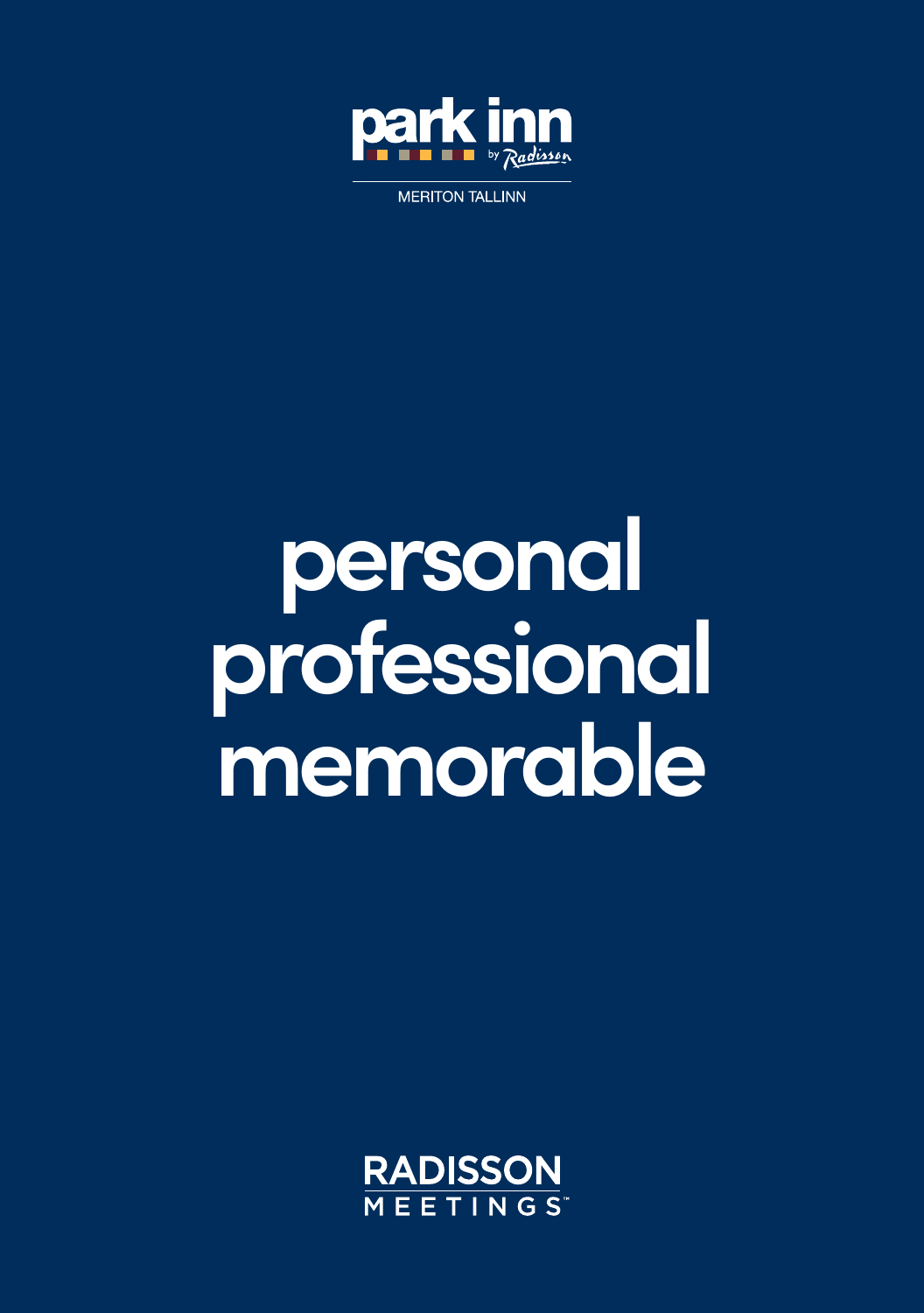

## **welcome**

We understand that, whatever the occasion, the stakes are high. So, you want the best experience for your attendees.

When we work together, you can rest assured that your event is in good hands. Our Radisson Meetings concept and the solutions we design for you always keep the three pillars of a successful event at their core: personal, professional and memorable.

#### **Personal**

We place you and your needs at the heart of our offer, making sure that we bring your vision to life.

You'll have your own dedicated point of contact for the event who'll work with you as though they're part of your own team. They'll partner with you to coordinate and will ensure everything goes as planned.

#### **Professional**

You can be confident that you'll benefit from a great experience and a consistent, superior service. We provide you with everything you need to make your event a success: from modern audio-visual technology and free Wi-Fi to stationery, sufficient power sockets, chargers and adapters.

#### **Memorable**

We want to surprise and delight your delegates by creating a memorable experience. When choosing our hotel, you can expect add-ons and personal touches that will help turn a successful meeting or event into a memorable one.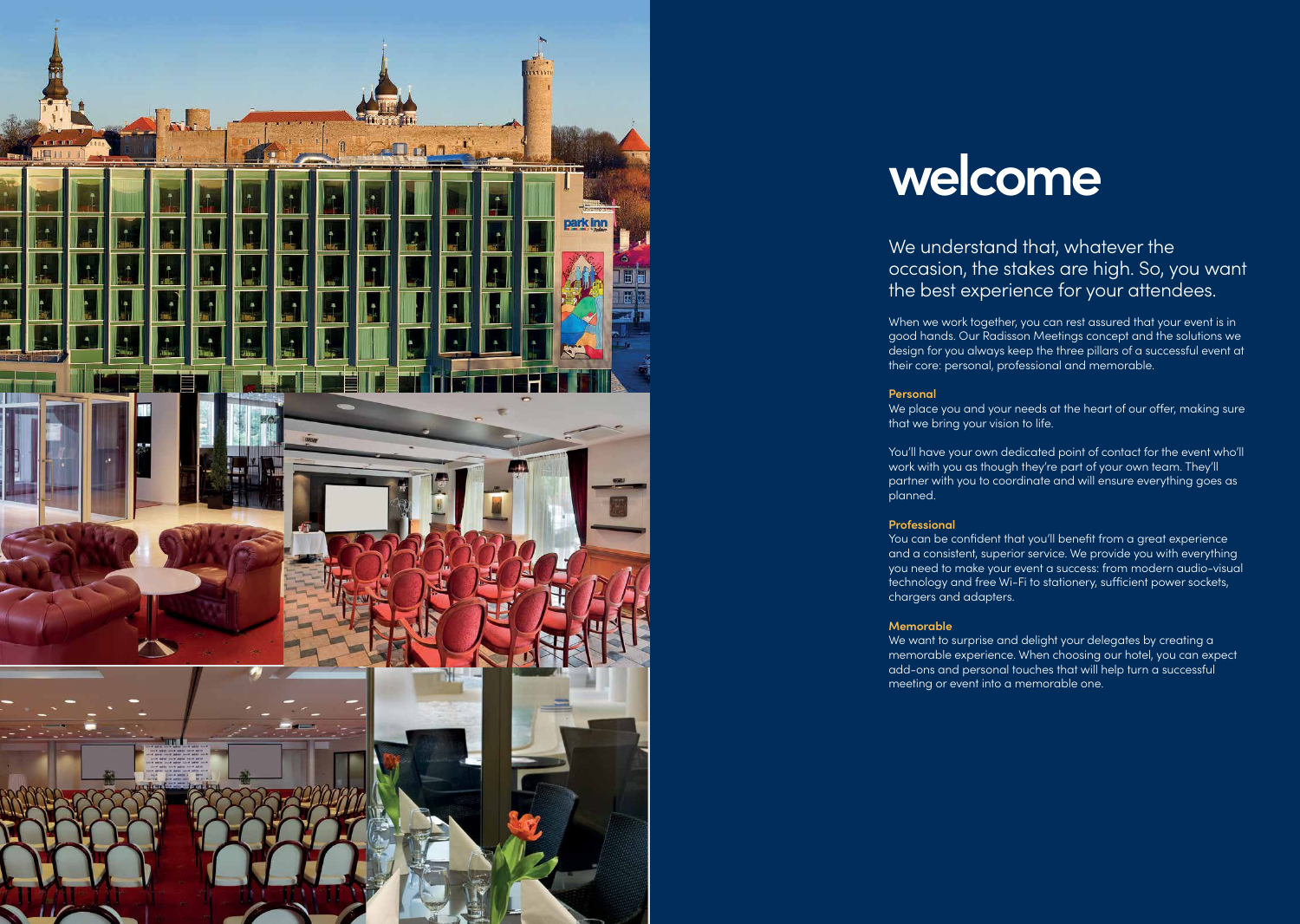

## **meeting facilities**

The Park Inn provides 12 meeting rooms for Tallinn events. A total of 3 conference rooms can be found on the first floor and 9 on top floors.

#### **AV Equipment**

- Easy-to-use screen connectivity
- Integrated sound system
- Portable loudspeakers and mic
- Wireless presenter clicker
- Chargers and adapters on request

#### Facilities and Amenities

- Breakout area
- Natural daylight
- Flipchart
- Printing services
- Stationery
- Lectern
- Stage on request
- Dance floor on request
- Breakout activities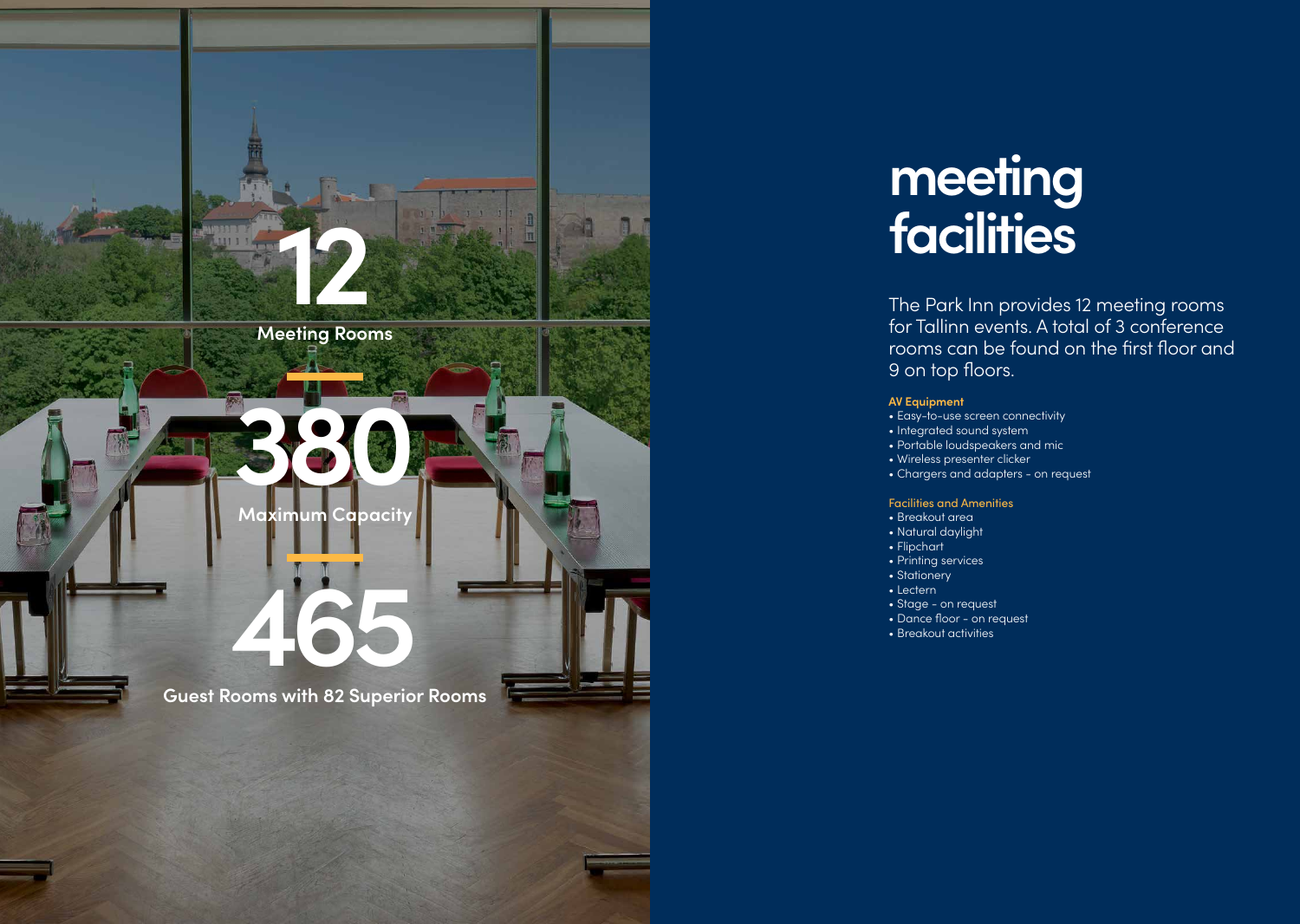

| <b>Rooms</b>                   | Board-<br>room | <b>Theater</b> | Class-<br>room | U-<br>shape | <b>Cabaret</b> | <b>Dinner</b> | <b>Ceiling</b><br>height | Length<br>& width | Sqm |
|--------------------------------|----------------|----------------|----------------|-------------|----------------|---------------|--------------------------|-------------------|-----|
| K.J. Peterson                  | 76             | 380            | 230            | 52          | 192            | 260           | 2,75                     | 23 & 23           | 417 |
| K.J. Peterson I                | 32             | 145            | 84             | 40          | n/a            | 80            | 2,75                     | 11 & 213          | 141 |
| K.J. Peterson II               | 30             | 90             | 58             | 32          | 40             | 60            | 2,75                     | 13 & 8            | 110 |
| V. Panso                       | 20             | 52             | 32             | 20          | n/a            | 40            | 2,75                     | 6,4 & 8,7         | 54  |
| <b>B.</b> Alver                | 16             | 36             | 18             | 20          | n/a            | 20            | 2,75                     | $4,6$ & $8,1$     | 35  |
| A.Adson                        | 16             | 36             | 18             | 20          | n/a            | 20            | 2,75                     | $4.9 \& 7.7$      | 37  |
| V. Panso+B. Al-<br>ver+A.Adson | 34             | 130            | 76             | 40          | 48             | 90            | 2,75                     | $16 \& 8$         | 126 |
| V. Panso+B. Alver              | 24             | 90             | 44             | 30          | n/a            | 70            | 2,75                     | 11 & 8.1          | 89  |

| <b>Rooms</b>          | Board-<br>room | <b>Theater</b> | Class-<br>room | U-<br>shape | Cabaret | <b>Dinner</b> | <b>Ceiling</b><br>height | Length<br>& width | Sqm |
|-----------------------|----------------|----------------|----------------|-------------|---------|---------------|--------------------------|-------------------|-----|
| C. R. Jakobson I+II   | 30             | 70             | 30             | 40          | 80      | 150           | 2,78                     | 14 & 17           | 178 |
| <b>Grand Tallinn</b>  | n/a            | 110            | n/a            | n/a         | n/a     | 110           | 2,78                     | 2888              | 85  |
| E. Wiiralt            | 10             | 14             | 10             | n/a         | n/a     | 10            | 2,78                     | 6,363,4           | 23  |
| I. Köhler             | 14             | 22             | 12             | n/a         | n/a     | 18            | 2,78                     | 7,8 & 3,4         | 29  |
| <b>Balalaika</b>      | 16             | 30             | 18             | 20          | n/a     | 70            | 2,78                     | 15 & 11           | 180 |
| <b>Grand Panorama</b> | 18             | 55             | 24             | 20          | n/a     | 50            | 2,78                     | 7,8 & 17          | 75  |
| A.H. Tammsaare        | 30             | 120            | 70             | 34          | 48      | 110           | 2,40                     | 7 & 18            | 188 |
| <b>White Hall</b>     | n/a            | n/a            | n/a            | n/a         | n/a     | 120           | 3,00                     | 25 & 14           | 256 |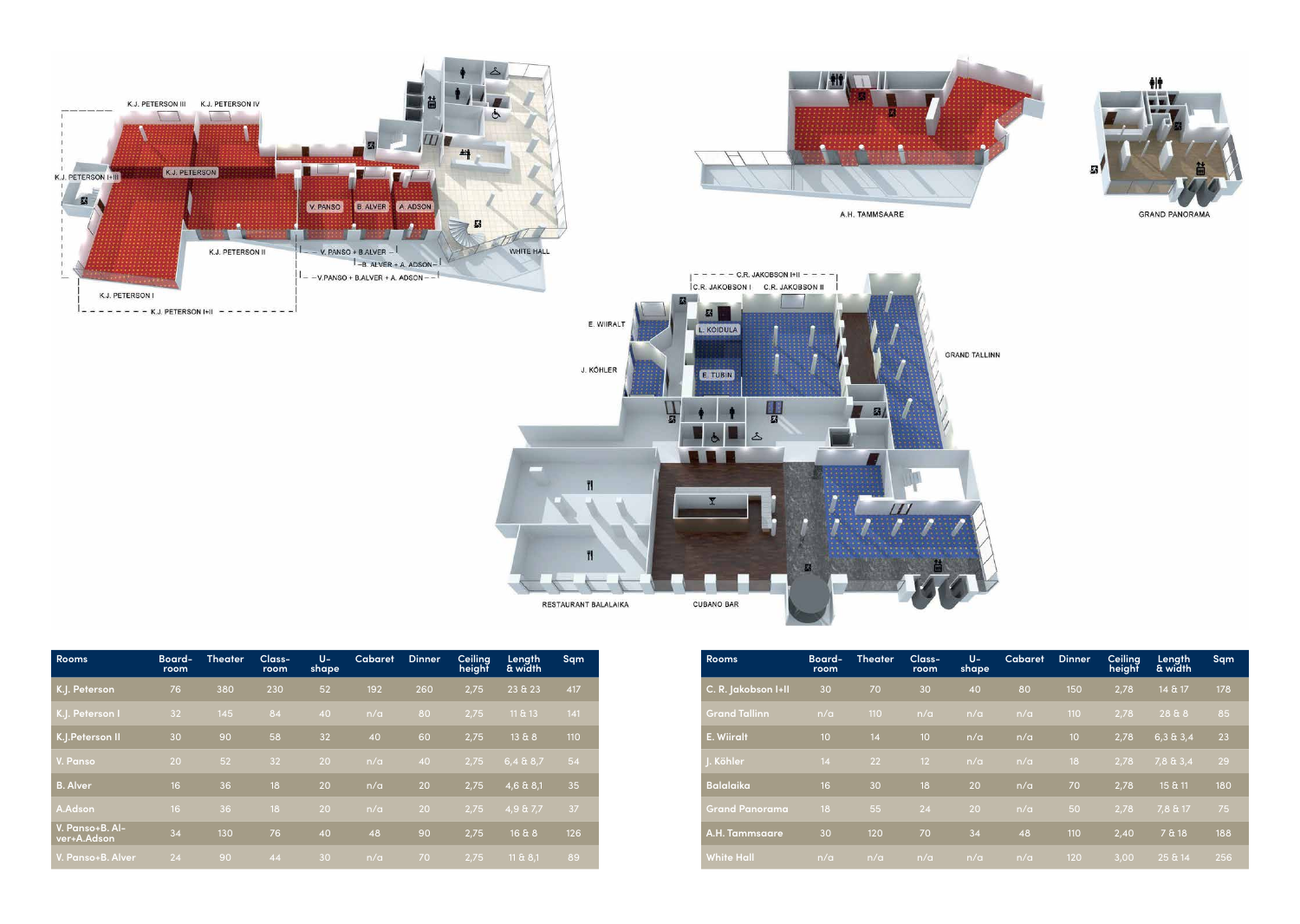## **everything you need under one roof**

### **Packages**

**Guest Rooms**

To save you time and make your life easier, we've developed a range of ready-made packages and solutions. If you have more specific needs, our talented team can also design for you customised solutions.

- All-inclusive Day Delegate Packages from €40
- Competitive 24-hour delegate package
- Social events
- Cabaret Show with festive dinner

### **Menus**

Our delicious menus for meetings and conferences will keep your delegates refreshed and energized.

- Simple but mouth-watering
- Nutritionally-balanced, both delicious and healthy
- Easy to eat and presented in style

### At Park Inn by Radisson we focus on those things that matter most to business travelers. We make sure our guests have everything they need for a comfortable stay.

- 465 modern guest rooms
- 82 superior rooms
- Free high-speed Internet
- Tea and coffee facilities
- In-room safe
- Complimentary access to the fitness center and aqua and sauna center

## **Restaurants & Bars**

Try the Bar and Grill restaurant for a great selection of hearty and healthy dishes. Complement your meal with a selection of beers, wines and beverages from our drinks menu.

• Cafe Mademoiselle - we take great pride in baking all of our rolls, cakes and pastries in house.